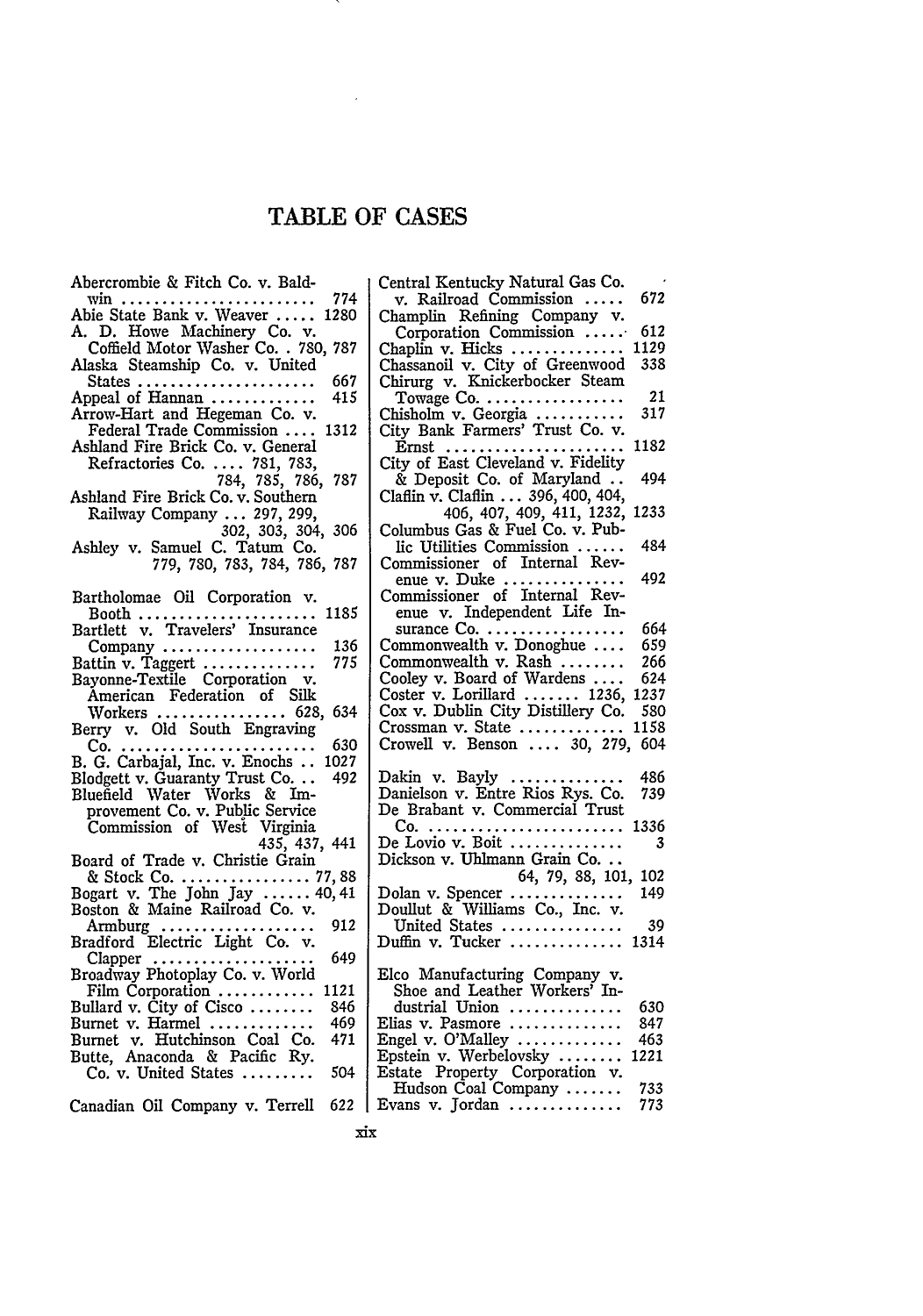| Ex parte Bakelite Corporation                                               |      |
|-----------------------------------------------------------------------------|------|
| 318, 319, 322,                                                              | 323  |
|                                                                             | 502  |
| $Ex$ parte La Prade<br>Ex parte Phoenix Insurance Co.                       | -41  |
| Federal Land Bank of Berkeley                                               |      |
|                                                                             | 348  |
| v. Yuma County<br>Federal Trade Commission v. R.                            |      |
| N. Keppel and Brothers                                                      | 1338 |
| First Camden National Bank and                                              |      |
| Trust Company v. Collins                                                    | 336  |
| Fitchie v. Brown                                                            | 399  |
|                                                                             | 145  |
| Fitzpatrick v. Thomas<br>Fraw Realty Company v. Nata-                       |      |
|                                                                             | 140  |
|                                                                             |      |
|                                                                             | 635  |
|                                                                             | 850  |
|                                                                             |      |
| Gaede v. Carroll<br>Galveston Electric Company v.                           | 838  |
|                                                                             |      |
|                                                                             | 433  |
| Galveston<br>Georgia Ry. and Power Co. v.                                   |      |
| Railroad Commission<br>Ghinger v. Pearson<br>Glenn v. Field Packing Company | 436  |
|                                                                             | 508  |
|                                                                             | 669  |
| Goodman v. Goodman                                                          | 1016 |
| Goodrich Falls Electric Company                                             |      |
| v. Howard                                                                   | 1329 |
| Gordon v. United States                                                     | 319  |
| Government Stock Company v.                                                 |      |
| Manila Rail Company                                                         | 578  |
|                                                                             | 772  |
| Green v. Frasier<br>Guy v. Ide                                              | 824  |
|                                                                             | 111  |
|                                                                             | 444  |
| Hale v. Crawford<br>Hamlyn & Company v. Talisker                            |      |
|                                                                             | 756  |
| Distillery  740,<br>Harrigan v. Pounds                                      | 330  |
| Hartford Accident and Indemnity                                             |      |
|                                                                             |      |
|                                                                             | 29   |
|                                                                             | 835  |
| Howe v. Earl of Dartmouth                                                   | 838  |
|                                                                             |      |
| Howell, McArthur & Wiggin, Inc.<br>v. Weinberg  46, 53, 54, 55,             |      |
| 56, 57, 58, 61, 62                                                          |      |
| Home Building and Loan Associa-                                             |      |
| tion v. Blaisdell                                                           | 936  |
|                                                                             |      |
| Illinois Central Railroad Co. v.                                            |      |
|                                                                             | 918  |
|                                                                             | 150  |
|                                                                             | 655  |
| In re Colonial Trusts Corpora-                                              |      |
| tion<br>.                                                                   | 579  |
|                                                                             | 135  |
| In re Crane's Estate<br>In re Florence Land and Public                      |      |
| Works Company                                                               | 578  |
|                                                                             |      |

| In re Hayes' Estate<br>In re Old Bushmills Distillery                                      | 146  |
|--------------------------------------------------------------------------------------------|------|
|                                                                                            | 580  |
| Company<br>In re Panama Co.                                                                |      |
|                                                                                            | 578  |
| In re Perkins                                                                              | 344  |
| <i>In re</i> Reiman<br><i>In re</i> Ruttenau's Estate                                      | 973  |
|                                                                                            | 1320 |
| In re Title and Guarantee Co.                                                              |      |
|                                                                                            |      |
|                                                                                            | 1008 |
|                                                                                            | 335  |
| In re Tower's Estate<br>Israel v. Moore and McCormack<br>Company                           |      |
| Company 25, 26                                                                             |      |
|                                                                                            |      |
| James v. Campbell $\dots\dots\dots\dots$                                                   | 776  |
|                                                                                            | 346  |
| Jefferies v. Wasson<br>Julian Petroleum Corp v. Court-                                     |      |
|                                                                                            |      |
| ney Petroleum Co.  1122                                                                    |      |
|                                                                                            |      |
| Katz Drug Co. v. W. A. Sheaffer                                                            |      |
|                                                                                            | 1332 |
| Pen Co.<br>Kearley v. Crawford                                                             | 1030 |
|                                                                                            | 782  |
| Keller v. Adams-Campbell Co<br>Kelvin Engineering Co. v. Blanco                            | 732  |
|                                                                                            |      |
|                                                                                            |      |
| Kill v. Hollister  717, 718, 719<br>Kinney v. Glenny  54, 56, 57, 61                       |      |
| Kip v. People's Bank and Trust                                                             |      |
| Company<br>Kirchner v. Gruban                                                              | 153  |
|                                                                                            | 742  |
| Kistler v. Caldwell Cotton Mills                                                           |      |
|                                                                                            | 1196 |
|                                                                                            | 492  |
|                                                                                            |      |
| Knoxville v. Knoxville Water                                                               |      |
| Company<br>Kohl v. United States                                                           | 431  |
|                                                                                            | 821  |
| Krauss Bros. Lumber Co. v.                                                                 |      |
| Dimon Steamship Corporation                                                                | 506  |
|                                                                                            |      |
|                                                                                            | 300  |
| Lake Cargo Coal Rates<br>La Mode Garment Co. v. Interna-<br>tional Ladies Garment Workers' |      |
|                                                                                            |      |
|                                                                                            |      |
| Union  633,<br>La Plata River and Cherry Creek                                             | 635  |
|                                                                                            |      |
| Ditch Co. v. Hinderlider                                                                   | 843  |
|                                                                                            | 756  |
| Leroux v. Brown<br>Los Angeles Gas & Electric Cor-                                         |      |
| poration v. Railroad Commis-                                                               |      |
| sion of California  419,                                                                   | -443 |
|                                                                                            |      |
| McCardle v. Indianapolis Water                                                             |      |
| Co.                                                                                        |      |
| .                                                                                          | 438  |
| McCormick v. Burnett                                                                       | 492  |
| McDuffie v. Perkerson                                                                      | 1317 |
| Mack, Miller Candle Co. v. Mac-                                                            |      |
|                                                                                            | 1013 |
| Millan Co.<br>Mahn v. Harwood                                                              | 777  |
| Marine Transit Corporation v.                                                              |      |
|                                                                                            | 30   |
| Matter of Berkowitz v. Arbib &                                                             |      |
| Houlberg $751,$                                                                            | 752  |
|                                                                                            |      |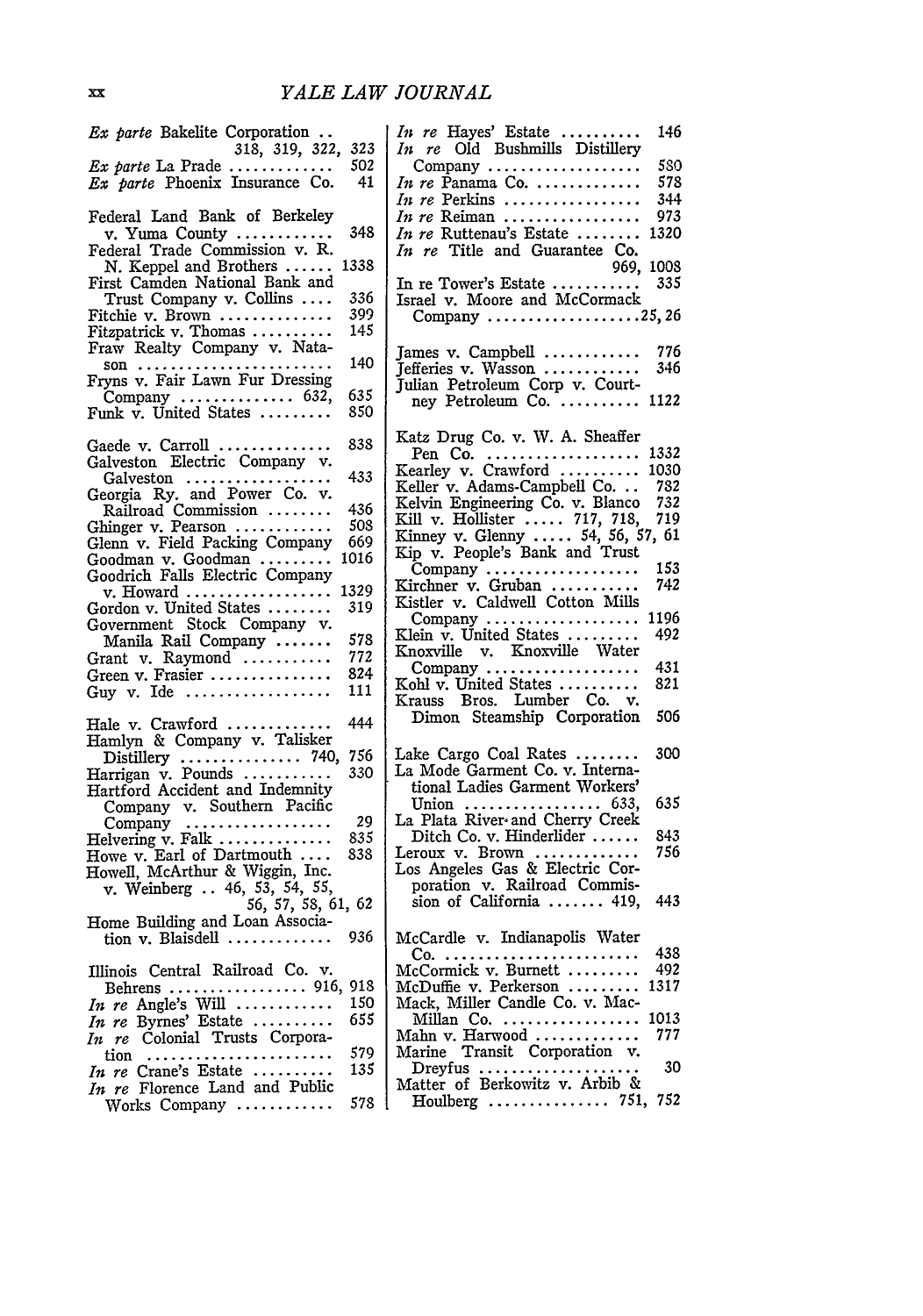| Matter of Inter-Ocean Food Pro-<br>ducts, Inc.  731, 761<br>Matter of Marchant v. Mead- |
|-----------------------------------------------------------------------------------------|
|                                                                                         |
|                                                                                         |
| Morrison Manufacturing Co. .<br>Matter of Wilcox  1220,<br>734                          |
| 1221                                                                                    |
| May v. Heiner<br>492<br>Mayo v. Florida Grapefruit Grow-                                |
| ers' Protective Association<br>1275                                                     |
|                                                                                         |
| Meacham v. Jamestown, Franklin<br>& Clearfield Ry. Co. 728, 751,<br>754                 |
| 415<br>Metzner v. Newman                                                                |
| 661                                                                                     |
| Meyers v. Smith<br>Miller v. Brass Co.  775, 776,<br>779                                |
| Minnesota Rate Cases<br>Midwestern Petroleum Corpora-<br>432                            |
|                                                                                         |
| tion v. State Board of Tax Com-                                                         |
| missioners<br>Mondou v. N. Y., N. H. & Hart-<br>1023                                    |
| 908                                                                                     |
| ford Rr. Co.<br>Moore v. Chesapeake & Ohio Ry.                                          |
| $Co.$<br>1033<br>i.                                                                     |
| Morrow v. Burlington Basket Co.<br>1170                                                 |
| Mullen Benevolent Corporation v.                                                        |
| United States<br>Music Hall Theatre v. Moving<br>Picture Machine Operators'<br>677      |
|                                                                                         |
|                                                                                         |
| Local.<br>630<br>Local<br>Myers v. United States                                        |
| 819                                                                                     |
| 1228                                                                                    |
| Nichols v. Eaton<br>Ni <u>p</u> pon Ki-Ito Kaisha, Ltd. v.                              |
| Ewing-Thomas Corp.<br>732                                                               |
|                                                                                         |
| O'Donoghue v. United States<br>322                                                      |
| 622                                                                                     |
| Ohio Oil Co. v. Indiana<br>Ortiz Oil Company, Inc. v. Rail-                             |
| road Commission<br>1157                                                                 |
| 1017                                                                                    |
| Paine v. Packard<br>Panama Railroad Co. v. Johnson<br>40                                |
| Patton v. State<br>1158                                                                 |
| 223                                                                                     |
| Paul v. Virginia<br>Pennsylvania Co. v. Price  401,<br>402                              |
| 851                                                                                     |
| 267                                                                                     |
|                                                                                         |
| 1151                                                                                    |
| People v. Youtz<br>Pettibone v. Nichols<br>267<br>449                                   |
| Purvis v. Bazemore<br>480                                                               |
| Pusey & Jones Co. v. Hanssen<br>1029                                                    |
|                                                                                         |
| Ramsay v. Allegre<br>13                                                                 |
| Red Cross Line v. Atlantic Fruit                                                        |
| Co.  751,<br>752                                                                        |
| Regina v. Porter<br>Rehr v. Fidelity-Philadelphia Trust<br>565                          |
|                                                                                         |
|                                                                                         |
| Richardson v. Harmon  41                                                                |
|                                                                                         |

| Richmire v. Legg<br>Riley v. Carter<br>Rose v. Southern Michigan Na-                          | 142         |
|-----------------------------------------------------------------------------------------------|-------------|
|                                                                                               | 1176        |
| tional Bank                                                                                   | 415         |
| Rosenblatt v. Johnson                                                                         | 350         |
| Ruff v. Gay                                                                                   | 1325        |
| Salem v. Oregon-Washington                                                                    |             |
|                                                                                               | 340         |
| Water Service Co.<br>Sampson v. Aitchison  889,                                               | 890         |
| Saunders v. Vautier  395,                                                                     | 396         |
| Sawyer, Wallace & Co. v. Taggart                                                              |             |
|                                                                                               | 76, 77      |
| Schwab v. Powers<br>Scott v. Avery                                                            | 1341<br>718 |
|                                                                                               | 411         |
| Sears v. Choate<br>Second Employer's Liability Cases                                          | 916         |
| Siler v. Louisville & Nashville Rr.                                                           |             |
| Co.                                                                                           | 670         |
|                                                                                               | 826         |
| Smyth v. Ames  426, 428, 430,<br>Southard v. Southard  401,<br>Southern Pacific Co. v. Jensen | 402         |
|                                                                                               |             |
| 640, 641,                                                                                     | 643         |
| Southern Ry. Co. v. Common-<br>wealth<br>.                                                    | 840         |
| Southwestern Bell Tel. Co. v.                                                                 |             |
| Public Service Commission                                                                     |             |
| 434,                                                                                          | 437         |
| Specialty Bakery Owners of<br>America v. Rose                                                 |             |
|                                                                                               | 629         |
| Spurrier v. LaCloche                                                                          | 741         |
| State v. Bolyn $\dots\dots\dots\dots\dots$                                                    | 269         |
| State v. Clements                                                                             | 268         |
| State $v.$ Damm $\ldots \ldots \ldots \ldots$                                                 | 652         |
| State v. Edgins                                                                               | 1191        |
| State v. Johnston<br>State v. McDougal                                                        | 266<br>268  |
| State v. Merchant                                                                             | 267         |
| State v. O'Brien                                                                              | 267         |
| State v. Paulsen                                                                              | 266         |
|                                                                                               | 268         |
| State v. Ware<br>State v. Weisengoff                                                          | 565         |
| State v. Woodruff<br>State Board of Tax Commissioners                                         | 831         |
|                                                                                               |             |
| v. Jackson  1022,<br>Stevenson v. Venezuela                                                   | 1025        |
|                                                                                               | 363         |
| Stimpson v. The West Chester Rr.                                                              |             |
|                                                                                               |             |
|                                                                                               |             |
| Bank of Hightstown                                                                            | 1178        |
|                                                                                               |             |
| Taussig v. Hart  54, 55, 56<br>Texas and Pacific Ry. Co. v. U. S.                             |             |
|                                                                                               |             |
| 297, 35, 39                                                                                   |             |
|                                                                                               | 908         |
| The Genesee Chief                                                                             | -42         |
| The L. B. Goldsmith                                                                           | 22          |
| The Nanking                                                                                   |             |

 $\bullet$